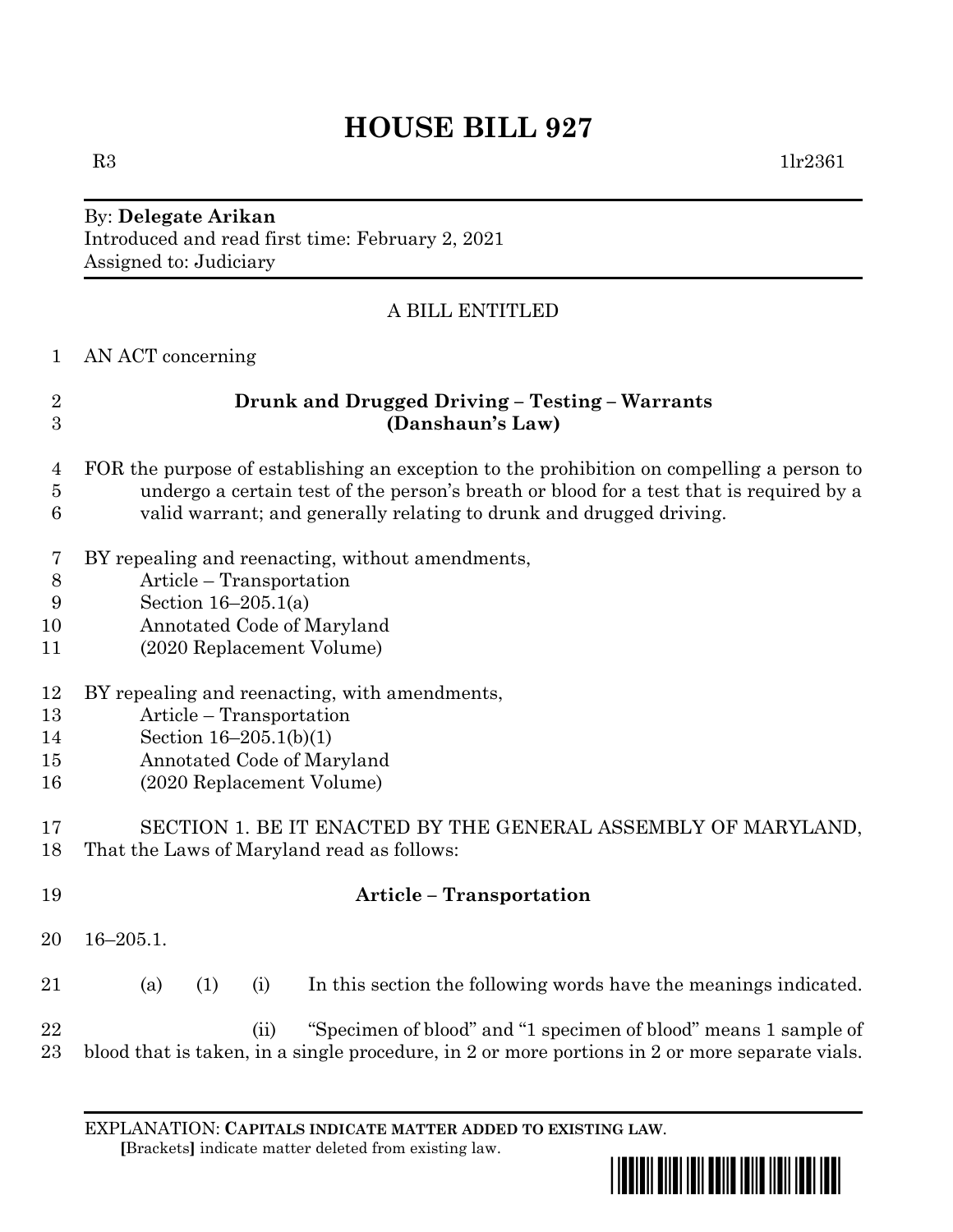|                                                    | $\overline{2}$<br><b>HOUSE BILL 927</b>                                                                                                                                                                                                                                                                                                                                                                                                                                                                                                                                                                                                                                                                                                                                                                      |           |                                                                                                                                                                                                                                                                                                                                                                                                                                       |  |  |  |
|----------------------------------------------------|--------------------------------------------------------------------------------------------------------------------------------------------------------------------------------------------------------------------------------------------------------------------------------------------------------------------------------------------------------------------------------------------------------------------------------------------------------------------------------------------------------------------------------------------------------------------------------------------------------------------------------------------------------------------------------------------------------------------------------------------------------------------------------------------------------------|-----------|---------------------------------------------------------------------------------------------------------------------------------------------------------------------------------------------------------------------------------------------------------------------------------------------------------------------------------------------------------------------------------------------------------------------------------------|--|--|--|
| $\mathbf 1$                                        | (iii)                                                                                                                                                                                                                                                                                                                                                                                                                                                                                                                                                                                                                                                                                                                                                                                                        |           | "Test" means, unless the context requires otherwise:                                                                                                                                                                                                                                                                                                                                                                                  |  |  |  |
| $\overline{2}$<br>3                                | blood to determine alcohol concentration;                                                                                                                                                                                                                                                                                                                                                                                                                                                                                                                                                                                                                                                                                                                                                                    | 1.        | A test of a person's breath or of 1 specimen of a person's                                                                                                                                                                                                                                                                                                                                                                            |  |  |  |
| $\overline{4}$<br>$\bf 5$                          |                                                                                                                                                                                                                                                                                                                                                                                                                                                                                                                                                                                                                                                                                                                                                                                                              | 2.        | A test or tests of 1 specimen of a person's blood to<br>determine the drug or controlled dangerous substance content of the person's blood; or                                                                                                                                                                                                                                                                                        |  |  |  |
| 6                                                  |                                                                                                                                                                                                                                                                                                                                                                                                                                                                                                                                                                                                                                                                                                                                                                                                              | 3.        | Both:                                                                                                                                                                                                                                                                                                                                                                                                                                 |  |  |  |
| 7<br>8                                             | person's blood, to determine alcohol concentration; and                                                                                                                                                                                                                                                                                                                                                                                                                                                                                                                                                                                                                                                                                                                                                      | A.        | A test of a person's breath or a test of 1 specimen of a                                                                                                                                                                                                                                                                                                                                                                              |  |  |  |
| 9<br>10                                            |                                                                                                                                                                                                                                                                                                                                                                                                                                                                                                                                                                                                                                                                                                                                                                                                              | <b>B.</b> | A test or tests of 1 specimen of a person's blood to<br>determine the drug or controlled dangerous substance content of the person's blood.                                                                                                                                                                                                                                                                                           |  |  |  |
| 11<br>12                                           | (iv)<br>alcohol per se as defined by $\S 11-174.1$ of this article.                                                                                                                                                                                                                                                                                                                                                                                                                                                                                                                                                                                                                                                                                                                                          |           | "Under the influence of alcohol" includes under the influence of                                                                                                                                                                                                                                                                                                                                                                      |  |  |  |
| 13<br>14<br>15<br>16<br>17<br>18<br>19<br>20<br>21 | Any person who drives or attempts to drive a motor vehicle on a<br>(2)<br>highway or on any private property that is used by the public in general in this State is<br>deemed to have consented, subject to the provisions of §§ 10-302 through 10-309, inclusive,<br>of the Courts and Judicial Proceedings Article, to take a test if the person should be<br>detained on suspicion of driving or attempting to drive while under the influence of alcohol,<br>while impaired by alcohol, while so far impaired by any drug, any combination of drugs, or<br>a combination of one or more drugs and alcohol that the person could not drive a vehicle<br>safely, while impaired by a controlled dangerous substance, in violation of an alcohol<br>restriction, or in violation of § 16-813 of this title. |           |                                                                                                                                                                                                                                                                                                                                                                                                                                       |  |  |  |
| 22<br>23<br>24<br>$25\,$<br>26                     | (b)<br>(1)                                                                                                                                                                                                                                                                                                                                                                                                                                                                                                                                                                                                                                                                                                                                                                                                   |           | Except as provided in subsection (c) of this section OR AS REQUIRED<br>BY A VALID WARRANT, a person may not be compelled to take a test. However, the<br>detaining officer shall advise the person that, on receipt of a sworn statement from the<br>officer that the person was so charged and refused to take a test, or was tested and the<br>result indicated an alcohol concentration of 0.08 or more, the Administration shall: |  |  |  |
| $27\,$                                             | (i)                                                                                                                                                                                                                                                                                                                                                                                                                                                                                                                                                                                                                                                                                                                                                                                                          |           | In the case of a person licensed under this title:                                                                                                                                                                                                                                                                                                                                                                                    |  |  |  |
| 28<br>29                                           |                                                                                                                                                                                                                                                                                                                                                                                                                                                                                                                                                                                                                                                                                                                                                                                                              | 1.        | Except as provided in items 2, 3, and 4 of this item, for a<br>test result indicating an alcohol concentration of 0.08 or more at the time of testing:                                                                                                                                                                                                                                                                                |  |  |  |
| 30<br>$31\,$                                       | days; or                                                                                                                                                                                                                                                                                                                                                                                                                                                                                                                                                                                                                                                                                                                                                                                                     | A.        | For a first offense, suspend the driver's license for 180                                                                                                                                                                                                                                                                                                                                                                             |  |  |  |
| 32<br>$33\,$                                       | license for 180 days;                                                                                                                                                                                                                                                                                                                                                                                                                                                                                                                                                                                                                                                                                                                                                                                        | <b>B.</b> | For a second or subsequent offense, suspend the driver's                                                                                                                                                                                                                                                                                                                                                                              |  |  |  |
| 34                                                 |                                                                                                                                                                                                                                                                                                                                                                                                                                                                                                                                                                                                                                                                                                                                                                                                              | 2.        | Except as provided in item 4 of this item, for a test result                                                                                                                                                                                                                                                                                                                                                                          |  |  |  |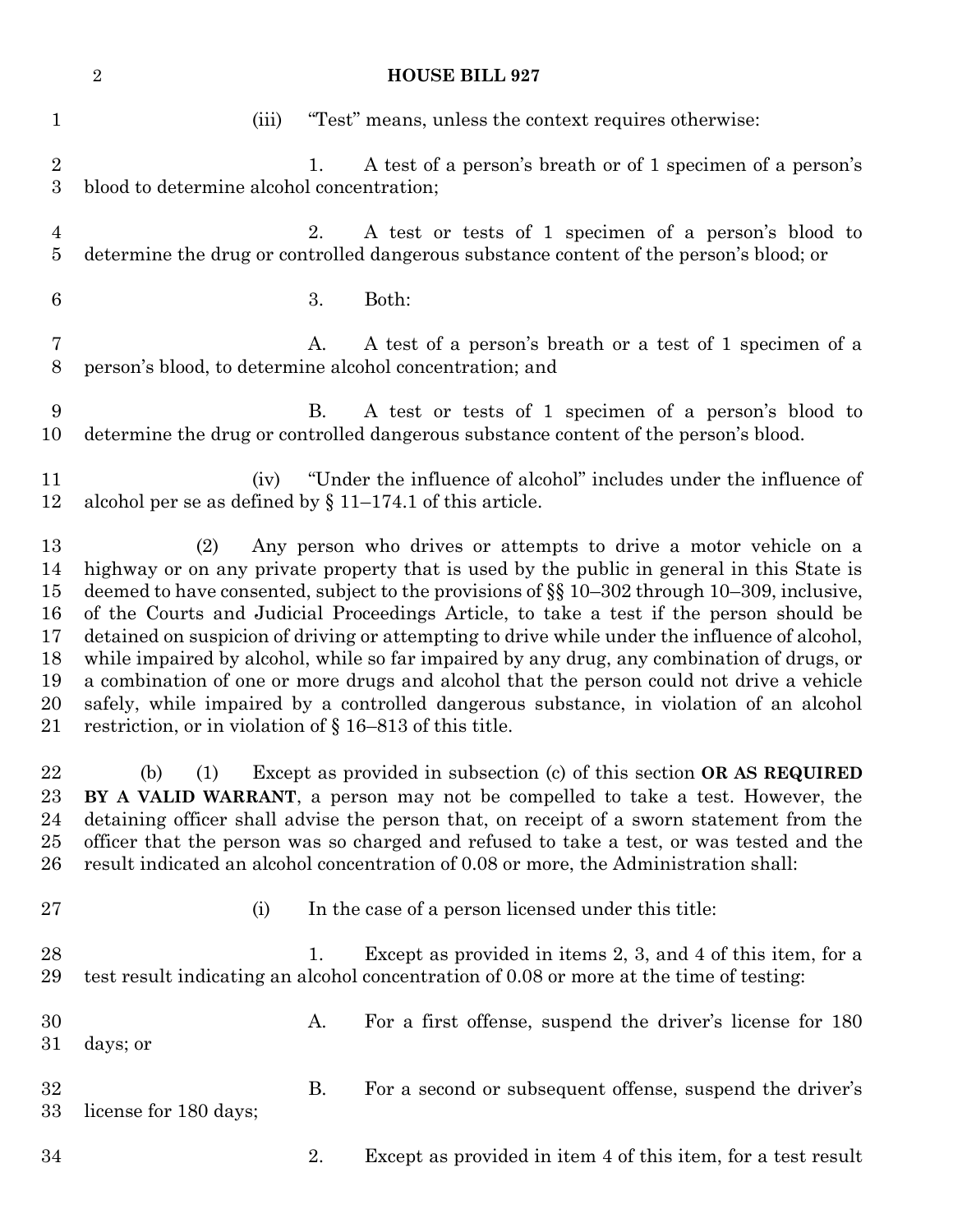## **HOUSE BILL 927** 3

| 1                                    | indicating an alcohol concentration of 0.15 or more at the time of testing: |           |                                                                                                                                                                                                                                                     |
|--------------------------------------|-----------------------------------------------------------------------------|-----------|-----------------------------------------------------------------------------------------------------------------------------------------------------------------------------------------------------------------------------------------------------|
| $\boldsymbol{2}$<br>$\boldsymbol{3}$ | for 180 days; or                                                            | A.        | For a first offense, suspend the person's driving privilege                                                                                                                                                                                         |
| $\overline{4}$<br>$\bf 5$            | driving privilege for 270 days;                                             | <b>B.</b> | For a second or subsequent offense, suspend the person's                                                                                                                                                                                            |
| $\,6$<br>7<br>8                      |                                                                             | 3.        | Except as provided in item 4 of this item, for a test result<br>indicating an alcohol concentration of 0.08 or more at the time of testing, if the person was<br>involved in a motor vehicle accident that resulted in the death of another person: |
| 9<br>10                              | for 6 months; or                                                            | A.        | For a first offense, suspend the person's driving privilege                                                                                                                                                                                         |
| 11<br>12                             | driving privilege for 1 year;                                               | <b>B.</b> | For a second or subsequent offense, suspend the person's                                                                                                                                                                                            |
| 13<br>14<br>15                       | resulted in the death of another person:                                    | 4.        | For a test result indicating an alcohol concentration of 0.15<br>or more at the time of testing, if the person was involved in a motor vehicle accident that                                                                                        |
| 16<br>17                             | for 1 year; or                                                              | A.        | For a first offense, suspend the person's driving privilege                                                                                                                                                                                         |
| 18<br>19                             | driving privilege; or                                                       | <b>B.</b> | For a second or subsequent offense, revoke the person's                                                                                                                                                                                             |
| 20                                   |                                                                             | 5.        | For a test refusal:                                                                                                                                                                                                                                 |
| 21<br>22                             | days; or                                                                    | A.        | For a first offense, suspend the driver's license for 270                                                                                                                                                                                           |
| 23<br>24                             | license for 2 years;                                                        | <b>B.</b> | For a second or subsequent offense, suspend the driver's                                                                                                                                                                                            |
| 25                                   | (ii)                                                                        |           | In the case of a nonresident or unlicensed person:                                                                                                                                                                                                  |
| 26<br>27                             |                                                                             | 1.        | Except as provided in items 2, 3, and 4 of this item, for a<br>test result indicating an alcohol concentration of 0.08 or more at the time of testing:                                                                                              |
| 28<br>29                             | for 180 days; or                                                            | Α.        | For a first offense, suspend the person's driving privilege                                                                                                                                                                                         |
| 30<br>31                             | driving privilege for 180 days;                                             | <b>B.</b> | For a second or subsequent offense, suspend the person's                                                                                                                                                                                            |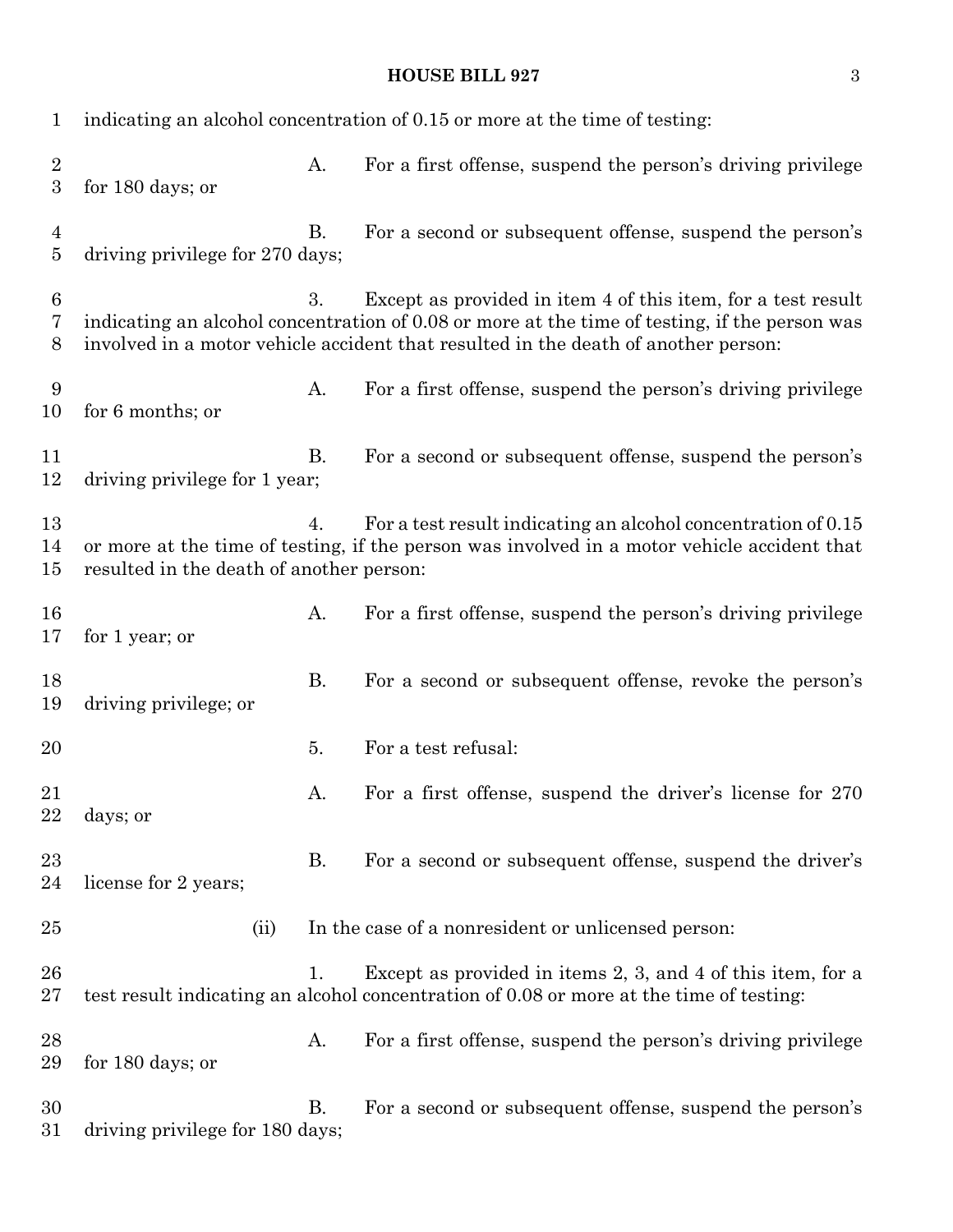|                              | $\overline{4}$                           |           | <b>HOUSE BILL 927</b>                                                                                                                                                                                                                                                                                                                                |
|------------------------------|------------------------------------------|-----------|------------------------------------------------------------------------------------------------------------------------------------------------------------------------------------------------------------------------------------------------------------------------------------------------------------------------------------------------------|
| 1<br>$\overline{2}$          |                                          | 2.        | Except as provided in item 4 of this item, for a test result<br>indicating an alcohol concentration of 0.15 or more at the time of testing:                                                                                                                                                                                                          |
| $\boldsymbol{3}$<br>4        | for 180 days; or                         | A.        | For a first offense, suspend the person's driving privilege                                                                                                                                                                                                                                                                                          |
| $\overline{5}$<br>6          | driving privilege for 270 days;          | В.        | For a second or subsequent offense, suspend the person's                                                                                                                                                                                                                                                                                             |
| 7<br>8<br>9                  |                                          | 3.        | Except as provided in item 4 of this item, for a test result<br>indicating an alcohol concentration of 0.08 or more at the time of testing, if the person was<br>involved in a motor vehicle accident that resulted in the death of another person:                                                                                                  |
| 10<br>11                     | for 6 months; or                         | A.        | For a first offense, suspend the person's driving privilege                                                                                                                                                                                                                                                                                          |
| 12<br>13                     | driving privilege for 1 year;            | <b>B.</b> | For a second or subsequent offense, suspend the person's                                                                                                                                                                                                                                                                                             |
| 14<br>15<br>16               | resulted in the death of another person: | 4.        | For a test result indicating an alcohol concentration of 0.15<br>or more at the time of testing, if the person was involved in a motor vehicle accident that                                                                                                                                                                                         |
| 17<br>18                     | for 1 year; or                           | A.        | For a first offense, suspend the person's driving privilege                                                                                                                                                                                                                                                                                          |
| 19<br>$20\,$                 | driving privilege; or                    | <b>B.</b> | For a second or subsequent offense, revoke the person's                                                                                                                                                                                                                                                                                              |
| 21                           |                                          | 5.        | For a test refusal:                                                                                                                                                                                                                                                                                                                                  |
| 22<br>23                     | for $270$ days; or                       | A.        | For a first offense, suspend the person's driving privilege                                                                                                                                                                                                                                                                                          |
| 24<br>$25\,$                 | driving privilege for 2 years; and       | В.        | For a second or subsequent offense, suspend the person's                                                                                                                                                                                                                                                                                             |
| 26<br>$27\,$<br>28<br>29     | (iii)<br>to take a test:                 |           | In addition to any applicable driver's license suspensions<br>authorized under this section, in the case of a person operating a commercial motor vehicle<br>or who holds a commercial instructional permit or a commercial driver's license who refuses                                                                                             |
| 30<br>$31\,$<br>32<br>$33\,$ |                                          | 1.        | Disqualify the person's commercial instructional permit or<br>commercial driver's license for a period of 1 year for a first offense, 3 years for a first offense<br>which occurs while transporting hazardous materials required to be placarded, and<br>disqualify for life if the person's commercial instructional permit or commercial driver's |

license has been previously disqualified for at least 1 year under: